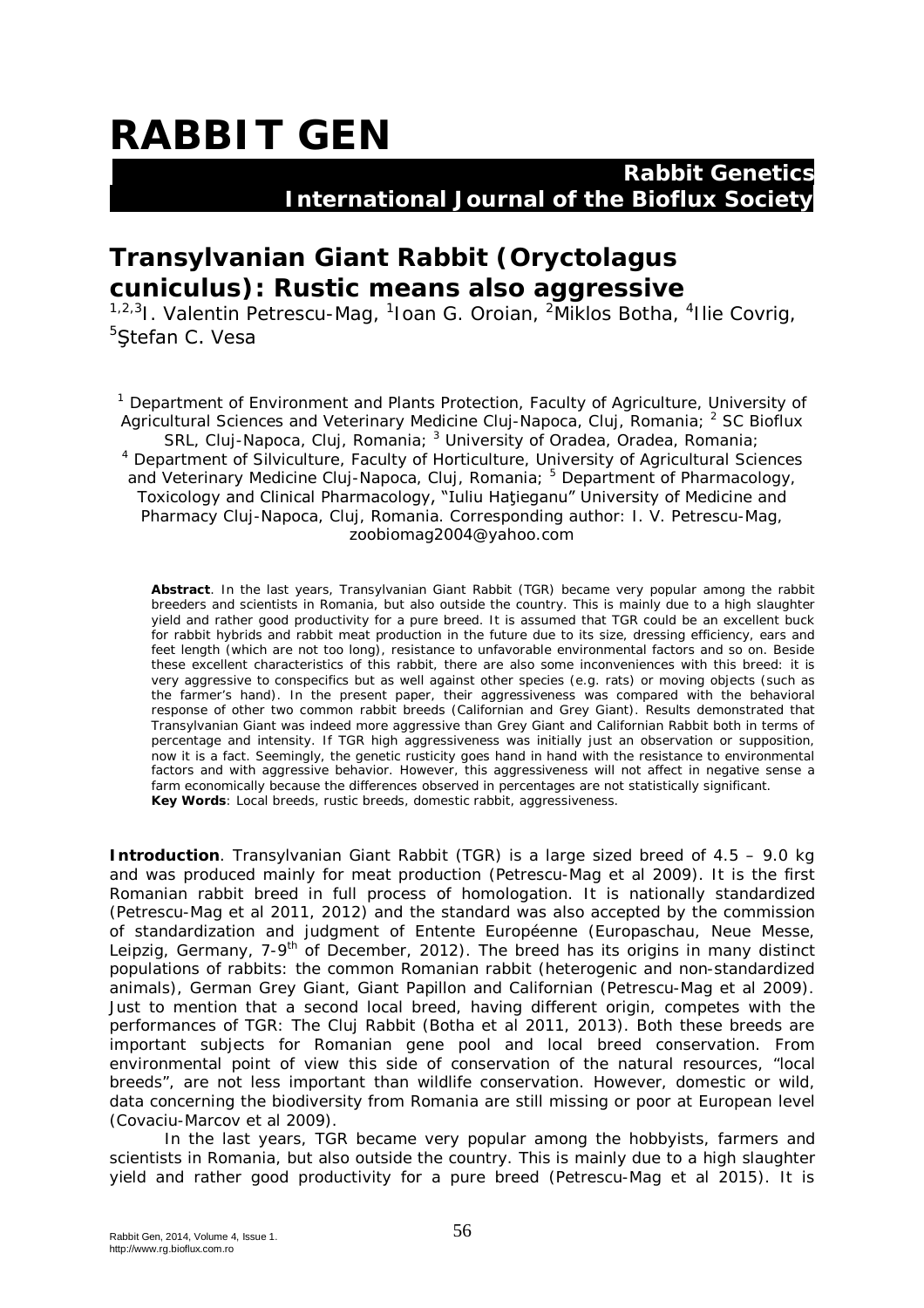assumed that TGR could be an excellent buck for rabbit hybrids and rabbit meat production in the future due to its size, dressing efficiency, ears and feet length (which are not too long), resistance to unfavorable environmental factors and so on. Beside these excellent traits, there are also some inconveniences with this breed: it seems to be aggressive to conspecifics but as well against other species (e.g. rats) or moving objects (such as the farmer's hand). If the aggressive behavior against rats or other predators is benefic, the aggressive behavior against farmer's hand is a negative aspect because it is a cause of accidents. For this reason, our team started the present investigation to see if this supposition is true. If the answer is "yes", another goal of our research is to see whether the incidence is statistically different compared to other two of the parental breeds: Grey Giant Rabbit (GGR) and Californian Rabbit (CR).

**Material and Method**. Because in Romania is difficult to find large number of animals together in one farm, in the same time and same housing conditions, the study was made over a period of three years (including all the seasons) on a population of rabbits located in Cluj-Napoca, Cluj County, North-West Romania (bred at Bioflux SRL Biobase). TGRs were pure breed as they were part of the brood stock presented in Germany, or they originated from those parents, while GGRs and CRs were animals officially registered in the Genealogical File of the Poultry and Small Animal Association in Cluj-Napoca (which is part of UGCPPAMR and Entente Européenne).

Because behavioral sequences in rabbits vary with season, age or sex (Briganti et al 2003; Hoy & Schuh 2005; Mykytowycz & Hesterman 1975; Southern 1948), the observations were randomly spread from spring to winter, analyzing both sexes, adults and young animals (see Tables 1-3). The moving object was the farmer's hand, protected by a handshoe. Aggressive behavior was considered only when rabbit tended to bite or scratch the handshoe. Because they are territorial, rabbits were tested only in their cages; nevertheless some of them showed aggressive behavior against conspecifics outside of their cages, in completely new territories (see Figure 1). Data were used to fill in Tables 1, 2 and 3. We used Medcalc 14.8.0 software and chi-square test to test the significance of the differences observed between the breeds.

**Results and Discussion**. Results showed that TGR is indeed more aggressive than GGR and CR. Same high aggressivness was reported by Botha et al (2007) in Californian does, a breed with the same color genetic background just as TGR, fact which arise presumption about a possible linkage with the himalaya gene pattern.

From the total number of individuals TGR had a percentage of aggressive animals of 24.37 % compared to 15.09 % (GGR) and 16.67 % (CR). However, the chi-square test indicated that the difference was not significant (p=0.167 compared to GGR, and p=0.215 compared to CR).

Table 1

| Transylvanian Giant Rabbit (Oryctolagus cuniculus) |               |    |      |  |                                                |  |         |  |  |
|----------------------------------------------------|---------------|----|------|--|------------------------------------------------|--|---------|--|--|
| Total animals observed                             | Adult rabbits |    |      |  | Young rabbits (aged<br>between 4 and 5 months) |  |         |  |  |
|                                                    | <b>Bucks</b>  |    | Does |  | Males                                          |  | Females |  |  |
|                                                    |               |    |      |  |                                                |  |         |  |  |
| 119                                                |               | 28 |      |  |                                                |  |         |  |  |

Number of TGR tested for aggressiveness on sexes and age

A- Agressive against moving objects (e.g. the farmer's hand) in its cage.

N- Non-agressive against moving objects (e.g. the farmer's hand) in its cage.

Even if the intensity of aggressiveness could not be estimated statistically, it is notable that TGR showed a remarkable and unusual high aggressiveness in terms of intensity. Some aggressive adult animals start a restless movement within their cage even in the case when the farmer approaches the cage.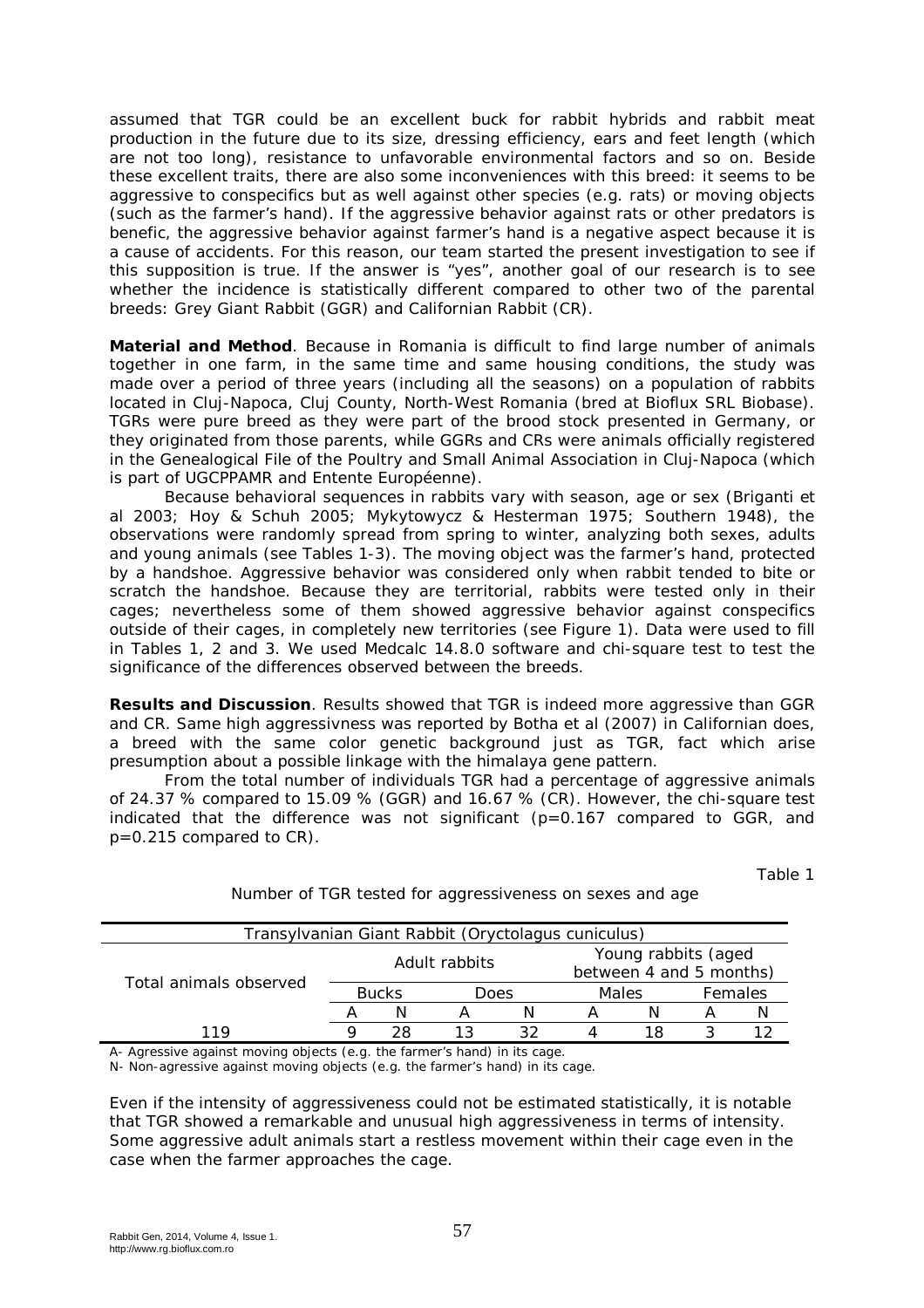### Table 2

Number of GGR tested for aggressiveness on sexes and age

| Grey Giant Rabbit (Oryctolagus cuniculus) |               |    |      |    |                                                |    |         |    |  |
|-------------------------------------------|---------------|----|------|----|------------------------------------------------|----|---------|----|--|
| Total animals observed                    | Adult rabbits |    |      |    | Young rabbits (aged<br>between 4 and 5 months) |    |         |    |  |
|                                           | <b>Bucks</b>  |    | Does |    | Males                                          |    | Females |    |  |
|                                           |               | N  |      |    |                                                |    |         |    |  |
| 106                                       |               | 25 |      | 21 | h                                              | 20 |         | 23 |  |

A- Agressive against moving objects (e.g. the farmer's hand) in its cage.

N- Non-agressive against moving objects (e.g. the farmer's hand) in its cage.

Table 3

Number of CR tested for aggressiveness on sexes and age

| Californian Rabbit (Oryctolagus cuniculus) |               |    |      |     |                                                    |    |         |  |  |
|--------------------------------------------|---------------|----|------|-----|----------------------------------------------------|----|---------|--|--|
| Total animals observed                     | Adult rabbits |    |      |     | Young rabbits (aged<br>between 3 and 4 months) $*$ |    |         |  |  |
|                                            | <b>Bucks</b>  |    | Does |     | Males                                              |    | Females |  |  |
|                                            |               |    |      |     |                                                    |    |         |  |  |
| 102                                        |               | 24 |      | 20. | ь                                                  | つつ |         |  |  |
|                                            |               |    |      |     |                                                    |    |         |  |  |

A- Agressive against moving objects (e.g. the farmer's hand) in its cage.

N- Non-agressive against moving objects (e.g. the farmer's hand) in its cage.

\*Californian rabbits are medium sized and become adults earlier than the other two breeds studied.



Figure 1. Intraspecific aggressive behaviour of TGR: an indication of their rusticity. Two females in the picture (photo provided by www.MirceaRosca.com).

**Conclusions**. TGR is more aggressive than GGR and CR both in terms of percentage and intensity. If TGR high aggressiveness was initially just an observation or supposition, now it is a fact. Seemingly, the genetic rusticity goes hand in hand with the resistance to environmental factors and with aggressive behavior. However, this aggressiveness will not affect in negative sense a farm economically because the differences observed in percentages are not statistically significant.